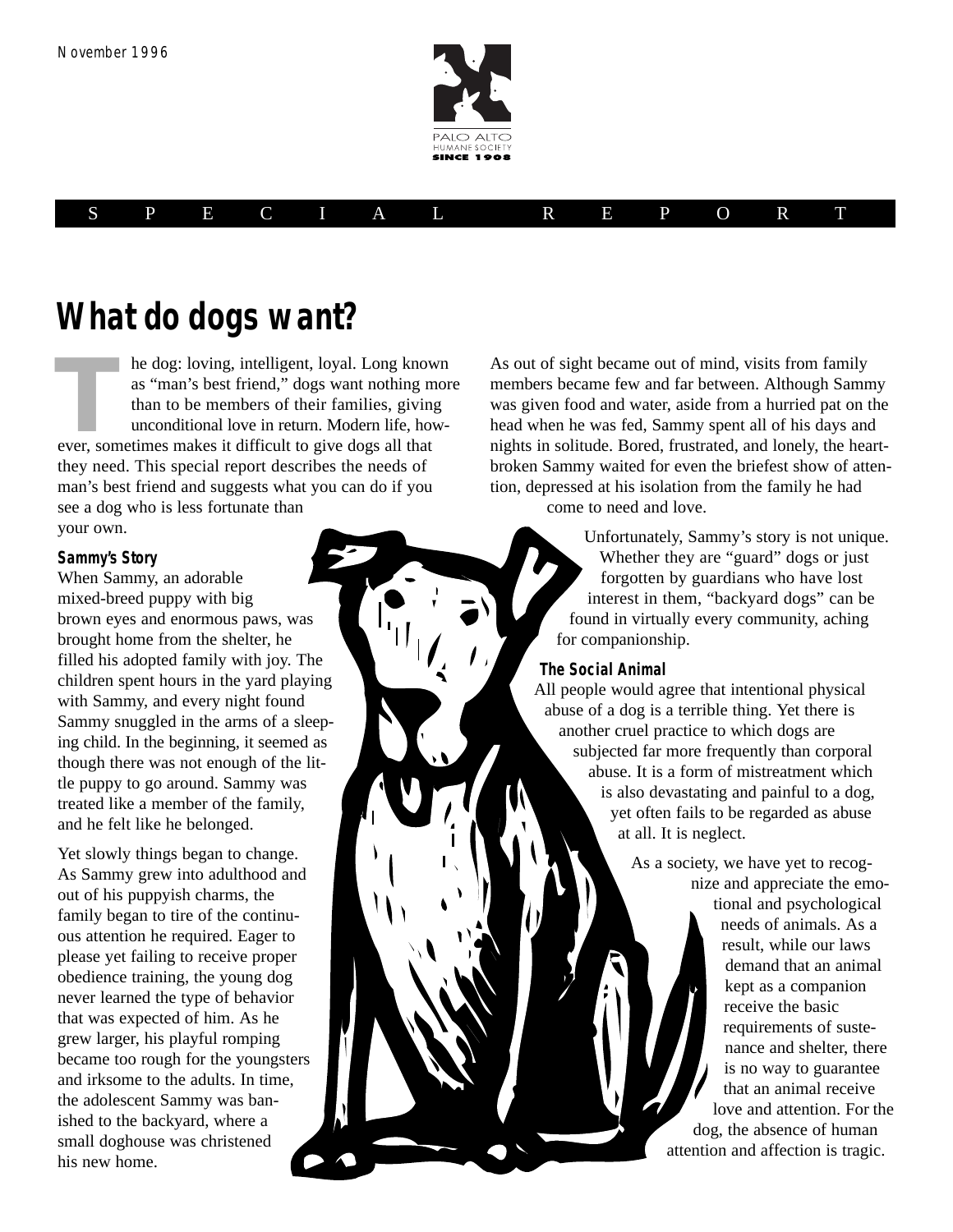## **What You Can Do: Get Involved**

## **Educate**

If there is a dog in your neighborhood who is not receiving the attention he deserves, act on his behalf. Begin by approaching the animal's owner, either in person or with a letter (include a copy of this report) to express your concerns and willingness to help. Although it may seem unlikely that simply pointing out the neglect will be enough to remedy it, sometimes that's all it takes. *PAHS Archives circa 1940*

*(continued on next page)*

Because dogs, like human beings, are pack animals, they, like us, need to socialize in order to remain psychologically healthy. Yet because we have

The thwarting of these needs results in miserable, lonely dogs who exhibit aberrant and often annoying traits, such as persistent barking and whining.

# *Because dogs, like human beings, are pack animals, they need to socialize in order to remain psychologically healthy.*

domesticated them, companion dogs no longer have packs of dogs with which to live. As a result, they consider humans to be their families, and we serve as their surrogate packs. Moreover, both people and dogs are "den" animals, which is why dogs can be housetrained so easily. They want

These behaviors, which are the dog's way of pleading for attention, are often met with hostility by the dog's human family, which hurls insults and sometimes objects at the dog in a misguided attempt to quiet the animal. This interaction further fuels the dog's sense of

> rejection and often fosters in the human guardian a resentment of the animal.

#### **Chaining**

A cruel form of containment which sometimes accompanies the "backyard dog" syndrome is chaining. Because chaining is a widespread practice, many people assume it is acceptable. In reality, it is damaging to a dog's health and disposition.

shelter in a safe secure den our homes—and they want to go outside to relieve themselves. Because of the need to socialize and the need for a den, keeping a dog isolated in a backyard goes against a dog's most basic instincts.

Besides suffering the isolation from his family and den, the chained dog suffers the added frustration of being unable to act out even the most basic dog behaviors of running and sniffing his own yard. The small circle in which he can move about becomes hard-packed dirt which carries the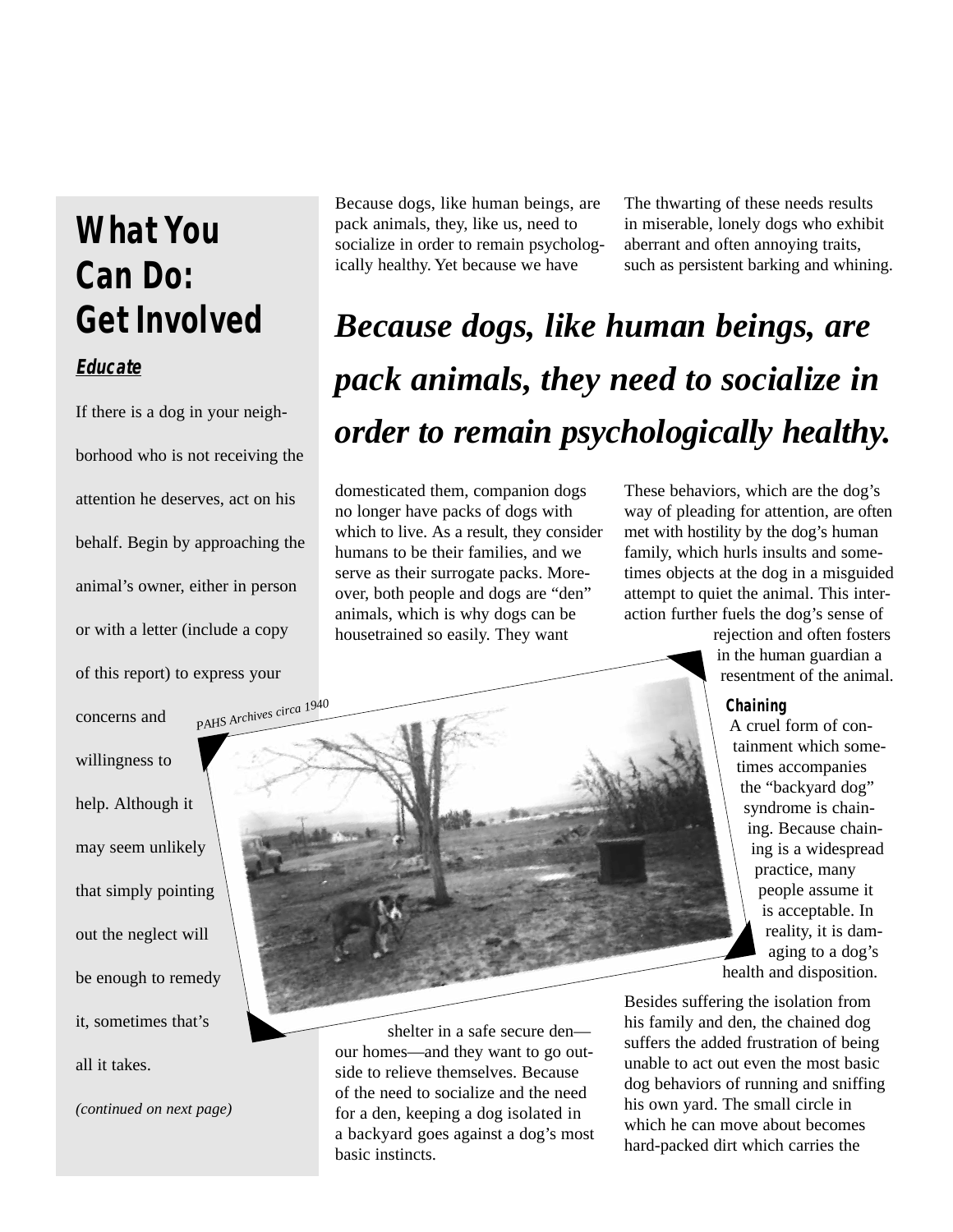*Photo by Cameron Binkley*

stench of animal waste even if the fecal matter is routinely cleared away. The odor draws flies and serves as an excellent breeding ground for parasites which can infect the dog.

#### **Results of Chaining**

Dogs chained for even a few weeks begin to show severe temperament disorders. The most common problem resulting from chaining is hyperactivity, particularly in young dogs. Continually frustrated by their lack of mobility, many chained dogs react with intense enthusiasm, such as dashing around wildly, when they are finally released from their tethers. If there are no physical barriers to hold a dog within the yard, he may run away. Such behavior is, in reality, a logical response to the continued isolation and restriction of movement to

which he has been subjected. The dog who has been chained all day or week has little interest in learning to come when his guardian calls. Rather, he is interested in running away as fast as he can from possible reconfinement. Unfortunately, many guardians interpret such behaviors as the signs of an "unruly" or "dumb" dog, and immediately rechain or isolate the animal to another area, further exacerbating the problem.

Many chained dogs will also begin to exhibit signs of aggression and fear biting. Aware that he is unable to escape any possible danger, the chained dog must resort to displaying aggressive behavior as a means of self-defense. Dogs who are chained are often quick to bite, yet, ironically, can also display timid, fearful behavior when handled.

#### **Time For A Change**

Dogs offer people undying loyalty and unconditional love. In return, they ask for nothing more than a sense of belonging. The realities of modern life, as well as the dog's own needs, often require that dogs spend large parts of the day in the backyard. Many of these dogs receive plenty of love and attention and are happy and healthy companions. Yet to banish a dog permanently to the backyard, while the rest of his "family" enjoy one another inside, is a betrayal of this loving pact—and that is no way to treat man's best friend.

### **Take Action**

If you witness outright **cruelty** to a dog, including physical abuse or the withholding of food, water, or shelter, *please* call the authorities. We at PAHS can advise you. If you suspect **neglect** and the dog's owner seems unwilling to alter his behavior, offer to either find the dog a new home

(call PAHS for help), or to visit with and/or walk the dog on a daily basis. You can help change this sad situation, but it may

> take time and work. The reward of knowing that an animal will enjoy a better life as a result of your efforts will be well worth it.